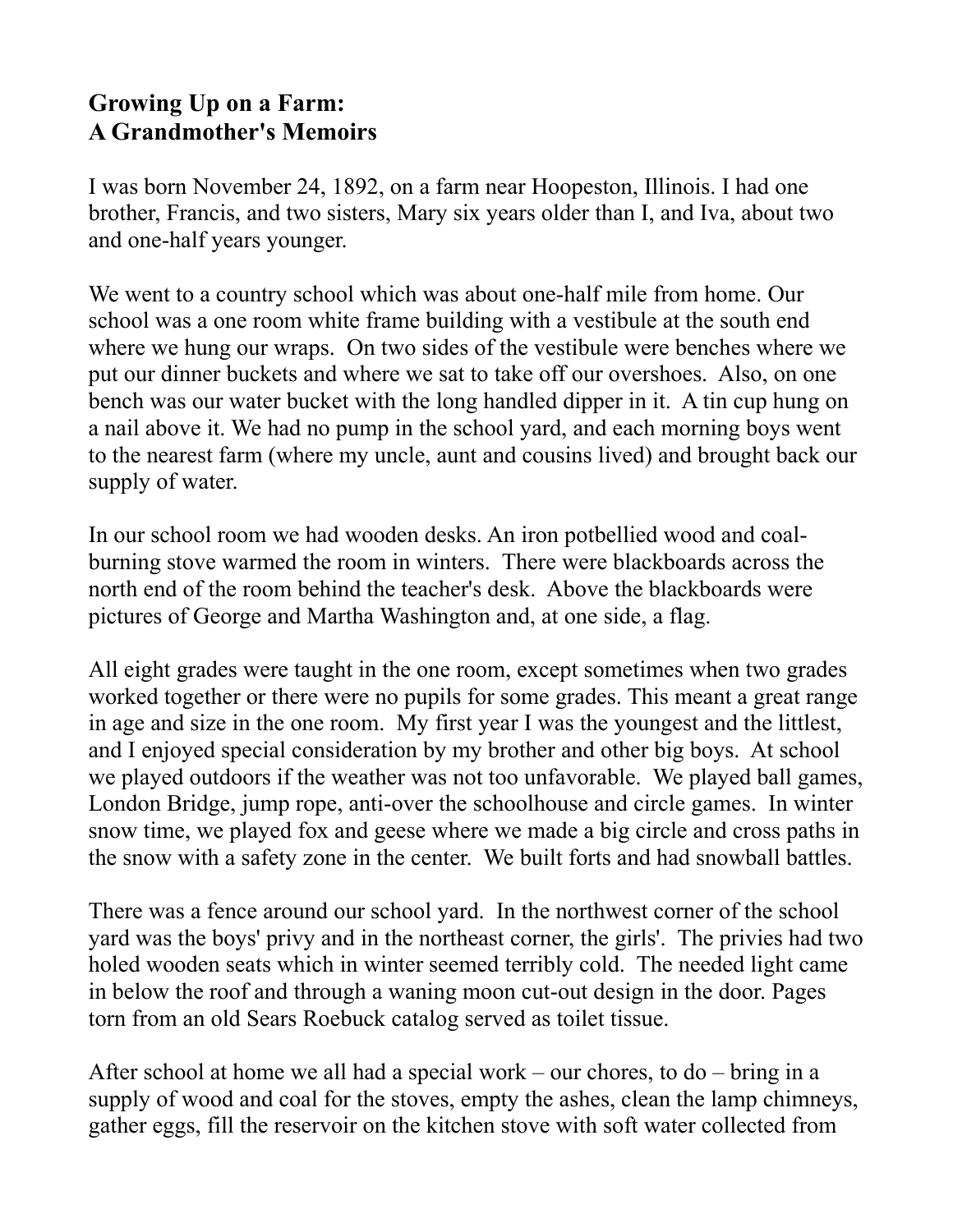the rain on our house roof into a cistern from which it was pumped to the pantry sink for dishwater, laundry and cleaning.

On our farm our water supply was brought from a deep well by a windmill. The water was clear and cool. When there was no wind, we pumped by hand with a long handled iron pump. The overflow from our water supply cask flowed through pipes to a nearby wooden trough in the milk house and around two or three gallon stone jars filled with milk which was thus cooled and kept temporarily. After the cream rose to the top, it was skimmed off to be churned. From this trough the water ran underground through pipes to the big wooden horse tank in the barnyard, where the horses and cattle drank. Also, in time, some water was piped to a big tank which was our lily pond, with beautiful yellow and white water lilies in season.

Mother loved flowers and we had many flowers – annuals and perennials. We had an attractive yard with beautiful maple and cedar trees and flowers in season. We had a croquet set and a high rope swing. Around the front yard was a picket fence. One summer, Iva and I painted it white. For this we were given \$5.00 ,which we sent to Sears Roebuck in Chicago and bought a two-seated wooden lawn swing. When it came, father and Francis assembled it in the shade of a big maple tree near the house.

Along the north fence were three hives of bees that supplied all the honey we wanted. One time we girls made some candy and it sugared – was grainy and not smooth . We put it out by the bee hives hoping the bees would use it to make honey. Later we went out and found a garter snake on the plate.

Father loved nature and was aware of the many birds and bird songs. He helped us know them. To this day when I hear a meadowlark, I think of him. We had a big garden and a good orchard. One of my favorite places to sit and dream was a big apple tree in the orchard. It was extra good when I could hear the joyous song of the orchard oriole.

Another thing we had on the farm was an underground cave – an underground room covered with earth and sod with steps leading down from the back yard. In this, potatoes and other vegetables and apples and pears were stored in barrels and baskets. On shelves were many jars of fruit and sometimes canned tomatoes. In case of a cyclone we were to run for the cave and close the cellar door behind us. Fortunately we never needed it for storm protection, but it served well for storage.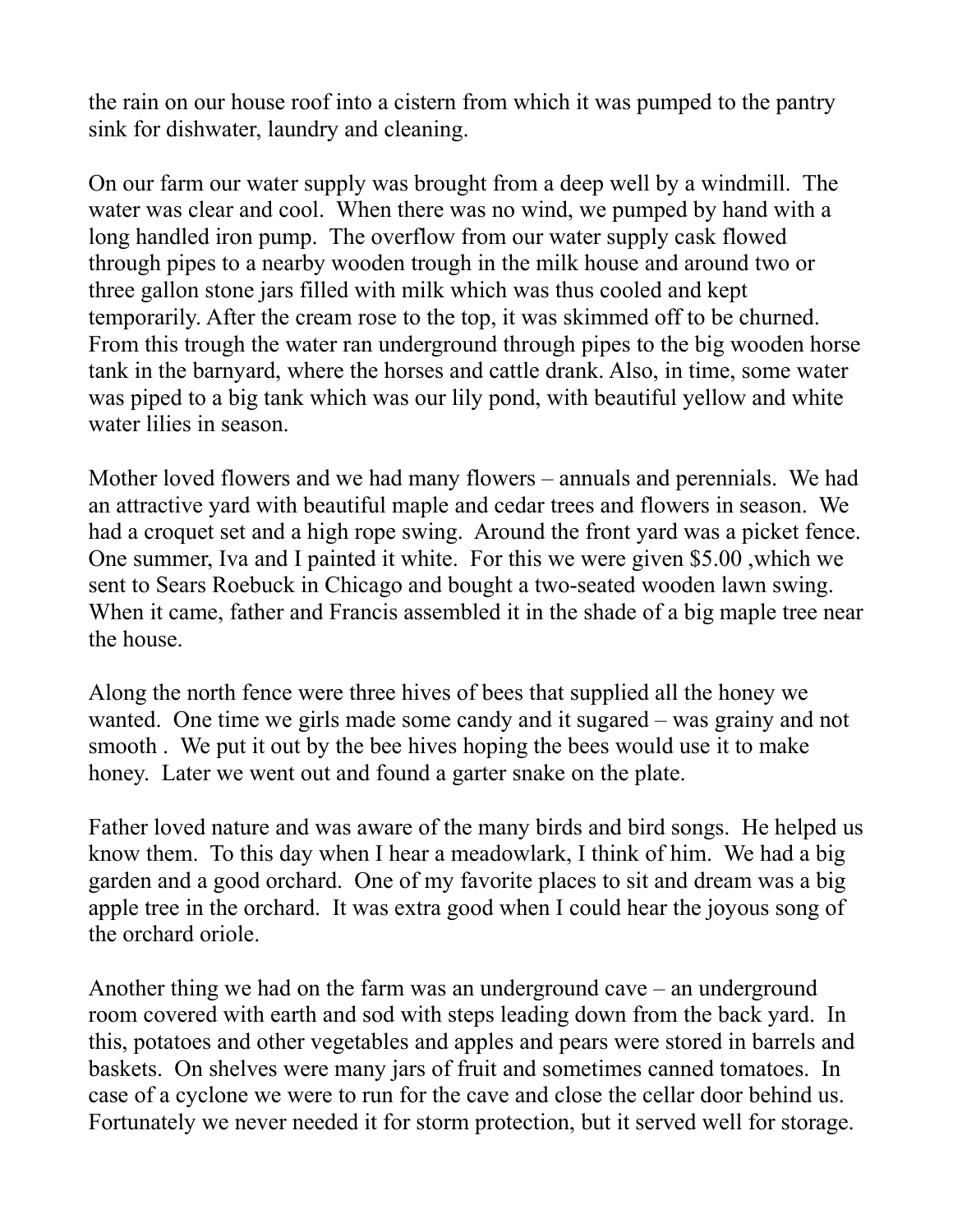Iva and I did the churning. When the cream was ready and Mother started us going, we turned, rotated, our barrel churn with each one turn alternately doing 100 revolutions. When we heard the butter splashing, Mother came and lifted the butter from the buttermilk and put the butter into a wooden butter bowl and, with a wooden paddle, worked it down to get the excess liquid out and some salt in.

We were always glad when a ewe, a mother sheep, had three lambs at one time and we were given one lamb to feed on the bottle because the mother did not have enough milk for all three. When it was sold, we were given the money for it. However, we shed some tears to see our pet go to market with the others. But it would have been worse, unthinkable, to have it butchered on the farm.

I do remember about Father butchering hogs. For this, water was heated in a big iron kettle over a fire in the barnyard. A rope and pulley was rigged up to enable him to scald the hog in the hot water to loosen the hair. Then he scraped it so it looked clean and good. Father cut it up, and we had fresh pork roasts, chops, sausage, lard and head cheese. We also used and liked some cracklings. Some ham was cured in the tin smoke house. For smoking, pieces of hickory wood were burned. Some hams were preserved with brown sugar, saltpeter and salt, wrapped in brown paper and hung up to cure.

In our huge iron kettle, which hung over the fire, Mother also made soap by cooking excess lard and other fats with lye, some water and some ashes. When the mixture cooled the soap was taken off the top. This soap was used for laundry and cleaning.

Sometimes in the summer, especially if it was a dry time, we didn't have enough pasture, and Father let the cows out to feed along the roadside for awhile. I was allowed to ride a horse and herd them. This I liked to do, because I loved to ride horseback and it was an easy job.

When I was eleven years old, I went to a Singer Company sewing class to learn to sew. From then on, I made most of my own clothes and later my little girls' dresses. One time I made a blue dress. For stitching I used thread that was a bit too light. When Mother looked it over she said that shade of thread will never do and that I must rip out all the outside stitching thread that showed and sew it with darker, proper thread. I did and knew it was better. I never forgot that lesson.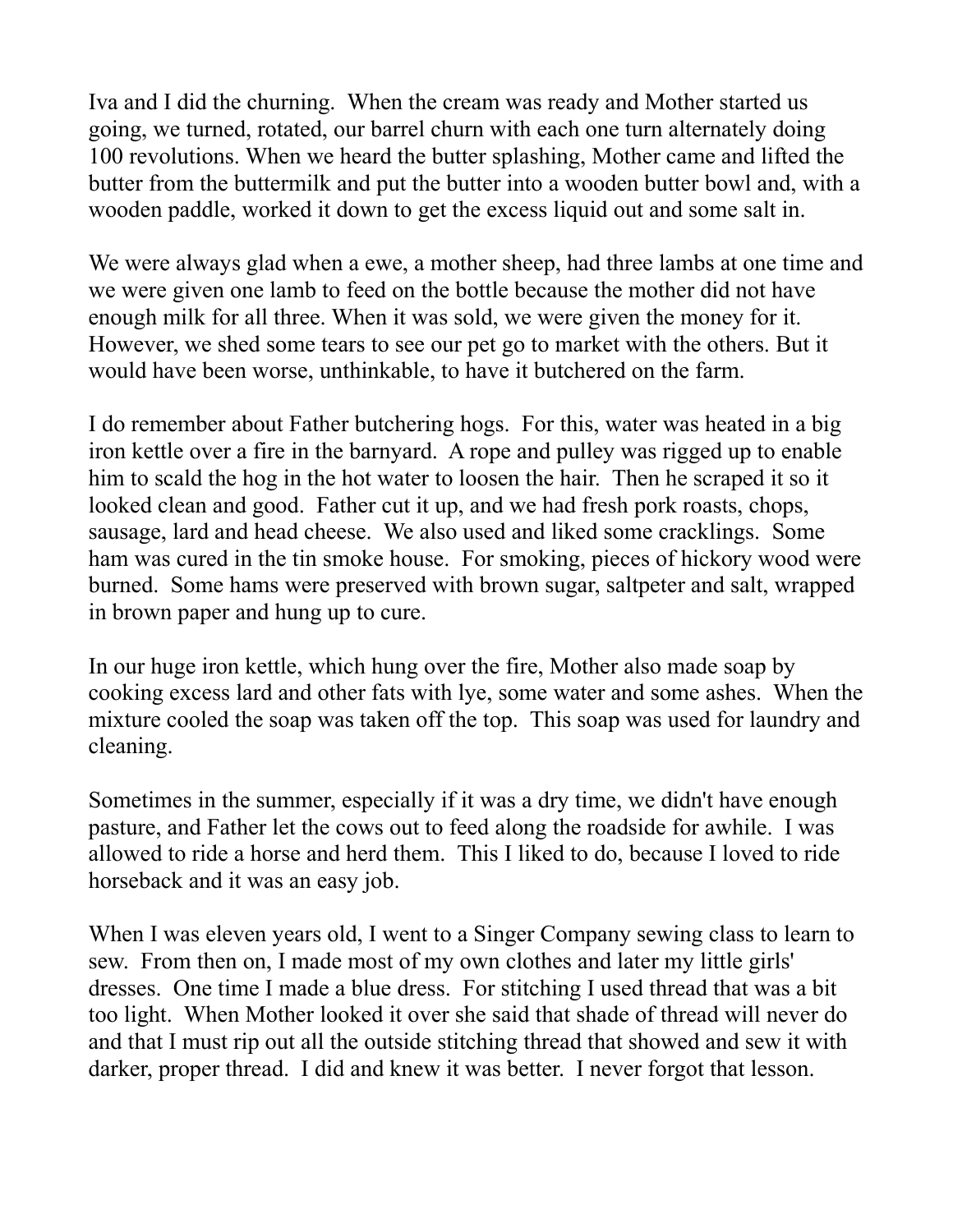One of the most exciting times of the farm year was threshing time. Neighbor men came with their wagon racks and pitch forks and pitched the bundles of oats on to the wagons. They were then taken to the steam threshing machine which was run by a coal or wood-burning engine. There was smoke and lots of dust in the air. The workers in the fields got hot and dirty. We girls drove in the buggy across the fields taking cooling jugs of water to refresh the men. Sometimes the jugs were corked with corn cobs. Occasionally we took sandwiches, but a big dinner was served to them at noon.

For washing up before dinner, wash pans, soap and water were ready on a bench under the trees near the kitchen door. Also there was a comb in a wooden comb case and a mirror nearby. Linen, not paper and rarely cotton, towels were at hand. Days before, Mother baked supplies of bread, cookies and, on the last day she made pies and set out the tables. Some neighbor women came to help serve. Some brought food, more pies and fresh garden produce.

The men ate at a long table. Meat and potatoes and garden vegetables in season, home-made bread and home-made pies were the staple foods. They ate loads of food. Sometimes, if too many flies came in when the screen doors were opened, we girls would wave small leafy branches of trees or shrubs over the tables to shoo the flies away. Sometimes from the ceiling hung ribbons of sticky fly paper to entangle flies. After dinner workers sometimes stretched out on the grass for a few minutes rest before going back to work.

We had no commercial insecticide and I remember knocking potato bugs with a stick into an old coal bucket. When they tried to crawl out, we banged with our stick on the outside of the bucket and tumbled them back down... Farmers used no commercial fertilizer but with a manure spreader drawn by horses, scattered the refuse-litter and excreta from the stables and farm animals – horses, cows, chickens, etc., and thus enriched the fields.

We had no paved roads. They were dusty in dry weather. We had light weight lap robes and wore dusters over our dresses and veils over our hats against the dust and wind. In spring when the roads thawed and the rains came, the roads were muddy and the mud holes sometimes seemed almost bottomless. When cars first came in, horses were frightened and often reared up or ran. When we were driving and about to meet a car, Father drove to the side of the road, got out and went to the horse's heads and held them, patted them and talked reassuringly to them. Gradually the horses got accustomed to cars.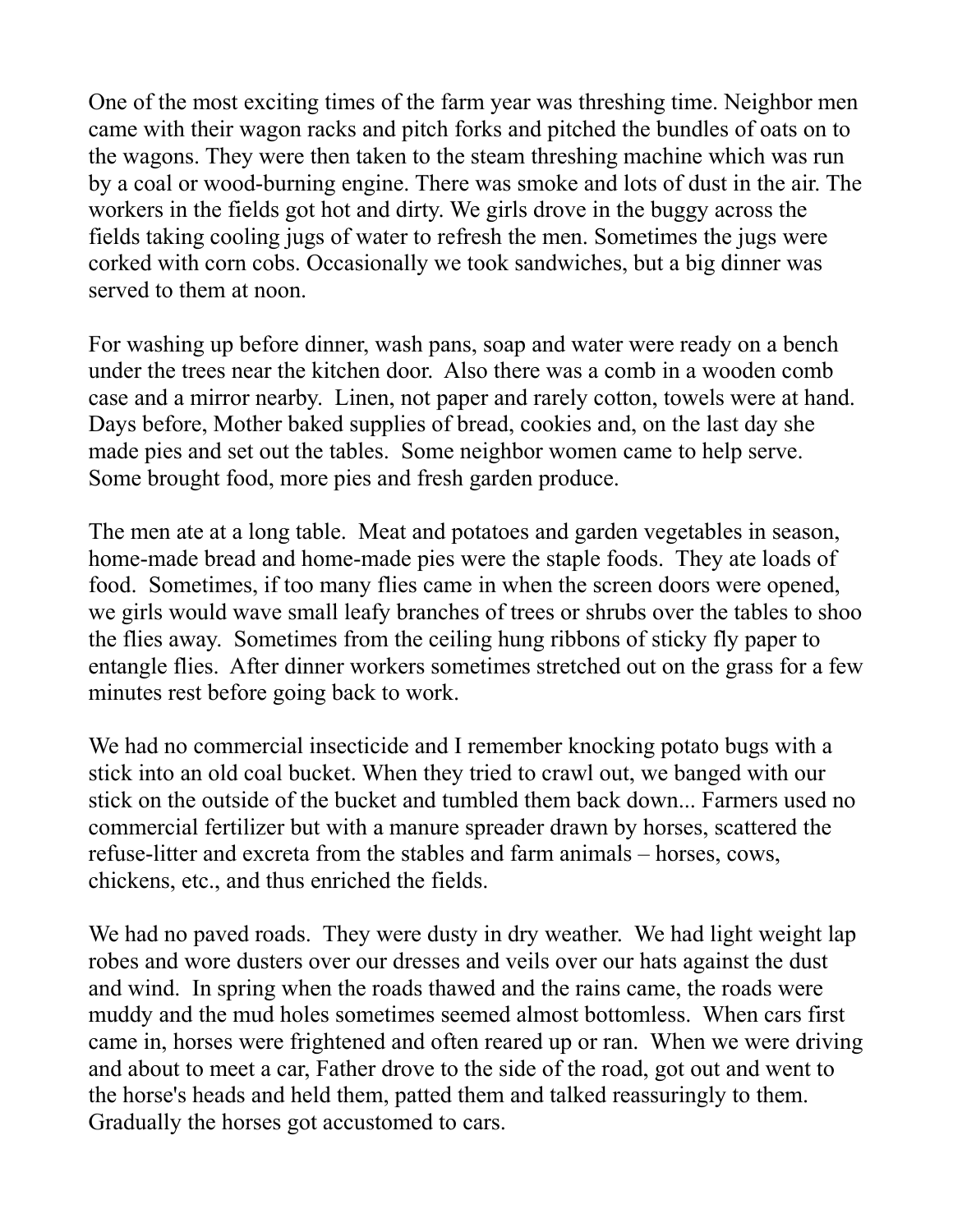My family was industrious and thrifty. We had the things we needed. We did not waste anything – money, supplies, time. We did not buy what we could not pay for. We paid cash.

Mother did what she could to add to the farm income. Because she kept milk jars, the barrel churn and milk vessels clean and sweet, and worked and seasoned the butter well, she made premium butter and sold it to a number of regular customers in town. Iva and I delivered it on Saturdays. We also sold fresh eggs, some buttermilk and sometimes cottage cheese and live chickens. Sometimes in season, we sold fresh vegetables and fruits. We rode the three and a half miles to town in a one-seated buggy driving "Old Fan" – our gentle trustworthy horse.

Our best customer was the banker's family. They lived in a big brick house surrounded by a big lawn with a fancy iron fence around it. We drove in through the back gate to the delivery and servants' entrance to the back door, where the maids received us, accepted the produce and paid us. Sometimes they gave us a freshly baked cookie. Mother always had everything itemized carefully for us to help us keep the accounts properly. For doing this, we were given 5 cents each every week to spend as we pleased. Sometimes we bought a double-dip dish of ice cream or an ice cream cone or a sack of peanuts in the shell or licorice or horehound candy. I remember one time we even went to a Saturday afternoon show at the nickelodeon which was near the livery barn.

In our home, we often made shadow pictures on the wall with our hands between our lighted lamp and the wall. Sometimes we made a "cats cradle" with string looped around our fingers and, sometimes folding a big handkerchief, we made a doll in a hammock. Folding paper, we made many things – birds, boats, pianos, flowers and whirly gigs.

One evening pleasure was running about on the grass (sometimes bare-footed in the dew) catching fireflies, "lightening bugs," and gently carefully putting them into a glass covered jar and watching them light up and glow for a few minutes before we removed the lid and watched them fly away. At night on the farm the stars seemed closer and brighter – more friendly than they appear from the city. We made and flew our kites. We played catch with bean bags and with balls. We pitched horseshoes to get a ringer on the stake.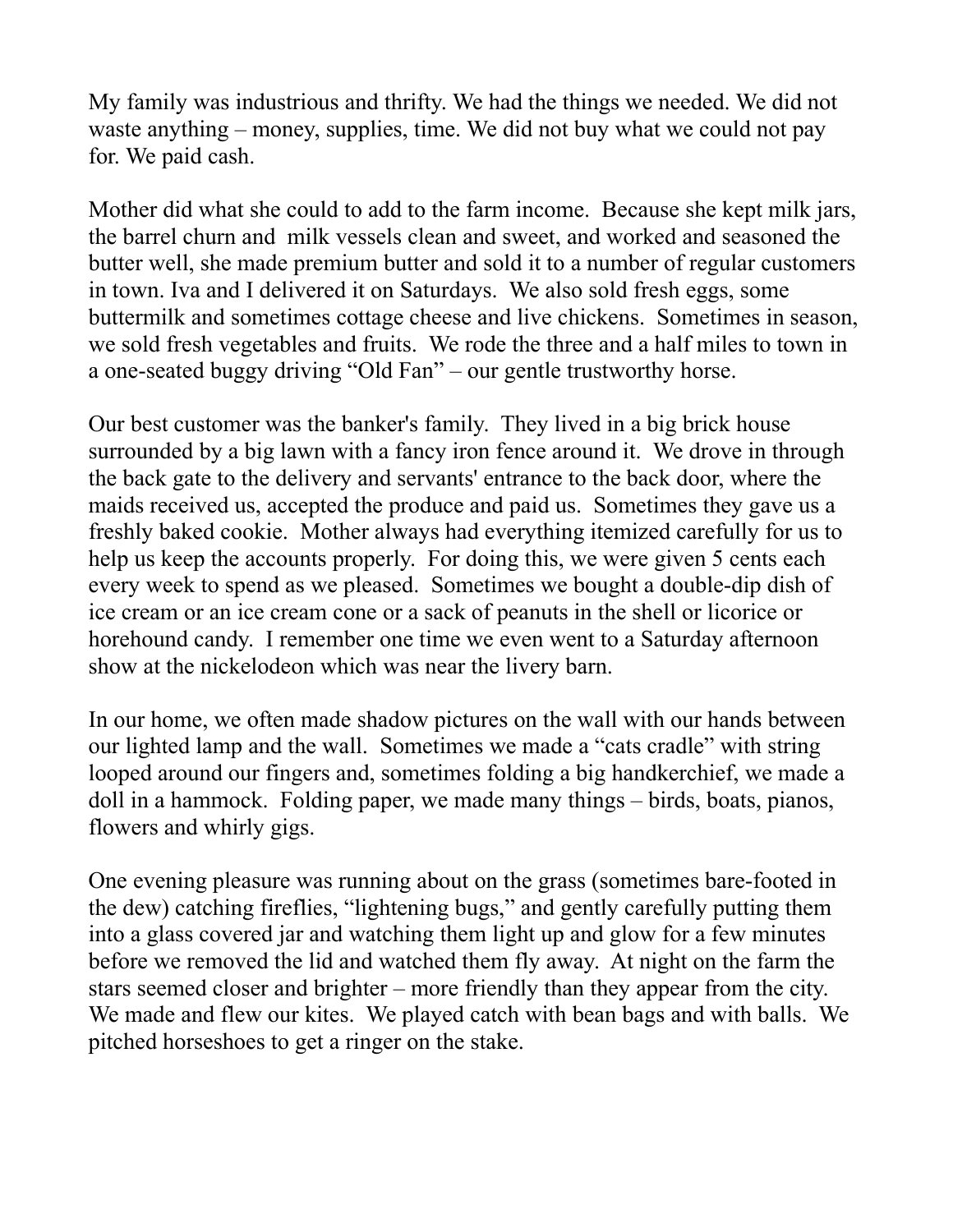Another thing we enjoyed on the farm was home-made ice cream. We all wanted to turn the freezer to help make it. Mother put the milk mixture into a metal can inside a wooden bucket filled with chopped ice and salt mixture. The paddle or stirrer, which extended down through the milk mixture in the can, was turned by a crank outside the wooden bucket until the ice cream was frozen. Occasionally, especially on Sunday evenings, Father would pop corn in the big iron skillet, and we enjoyed delicious buttered popcorn.

In the wintertime we wore long underwear, and it was always a problem to get it folded over smooth underneath our long black stockings, especially at the bottom of our underwear. What a day when warm weather came and we could leave off our long underwear. Any chilliness we felt was overshadowed in our feeling of relief. In the cold weather, a register in the floor of our upstairs bedroom let some of the warm air from our base burner rise up and make the bedroom not warm but less cold. Sometimes we put out heated foot rock in the bed. Out foot rock was a flat piece of soapstone about  $9 \times 12 \times 1$ -1/2 inches in size with a wire handle from the two sides. This we heated slowly on our kitchen stove and put into our bed a half hour or so before we went to bed. In the coldest weather if our pump froze up it could be thawed by pouring some warm water.

For many days before Christmas, a glow of excitement and eager anticipation pervaded the atmosphere of our home when, as individuals and in two's and three's, we began to plan and make gifts for our family and friends. We did not have mass-produced or mechanically-operated toys and gifts. Occasionally we bought a useful or much needed gift of clothing or some equipment for the home, but mostly our gifts were made by hand by us and showed the creative ability plus ingenuity of the makers. Gifts were symbols and expressions of priceless relationships of love. Father made a sled for us, some doll furniture and toys. Mother sewed and made dresses and aprons. We like to make popcorn balls, and it was a special treat to make and pull taffy.

In addition to these activities at home, we also had Christmas programs at school and at church. I remember at church getting some hard candies and English walnuts in the shell and an orange. That was my first orange. I remember one Christmas, when snow covered the ground, we rode in the bobsled behind a trotting team of big bay horses in the moon light. Sleigh bells ringing added to the festivity of the occasion. What a memory!